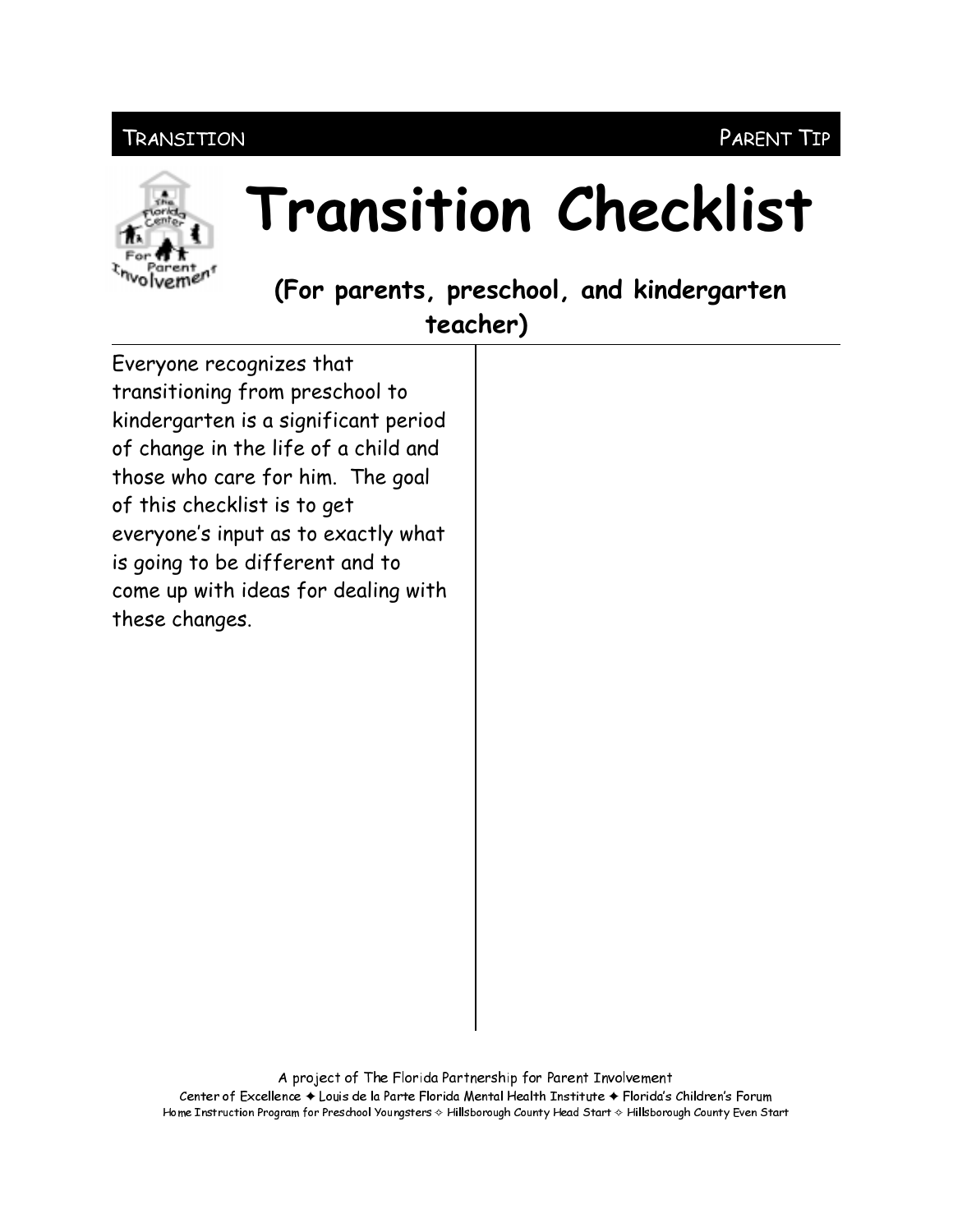### 2 TOYS THAT TEACH

# What will be different for the child?

**Building** Larger classroom High Child/Adult ratio More structure different equipment less free time longer day bathrooms larger/different new playground greater distance from home new staff busing/walking new children cafeteria less freedom of movement less teacher attention

What will be different for the parent/guardian?

Less time in classroom/program Less rapport initially More formal/more structure Less total interaction Fewer communication opportunities How can these issues be addressed?

Early childhood program teacher make parents aware of rights share info. About new school/classroom be an advocate for parents as partners in education

Kindergarten teacher invite parents to come observe the classroom read information about the child provided discuss volunteer activities provide information about working with their children at home

#### Parent

keep communication lines open participate in meetings inform the teacher of any significant changes or problems that may occur at home (these may affect your child's success in the classroom)

A project of The Florida Partnership for Parent Involvement Center of Excellence ♦ Louis de la Parte Florida Mental Health Institute ♦ Florida's Children's Forum Home Instruction Program for Preschool Youngsters & Hillsborough County Head Start & Hillsborough County Even Start